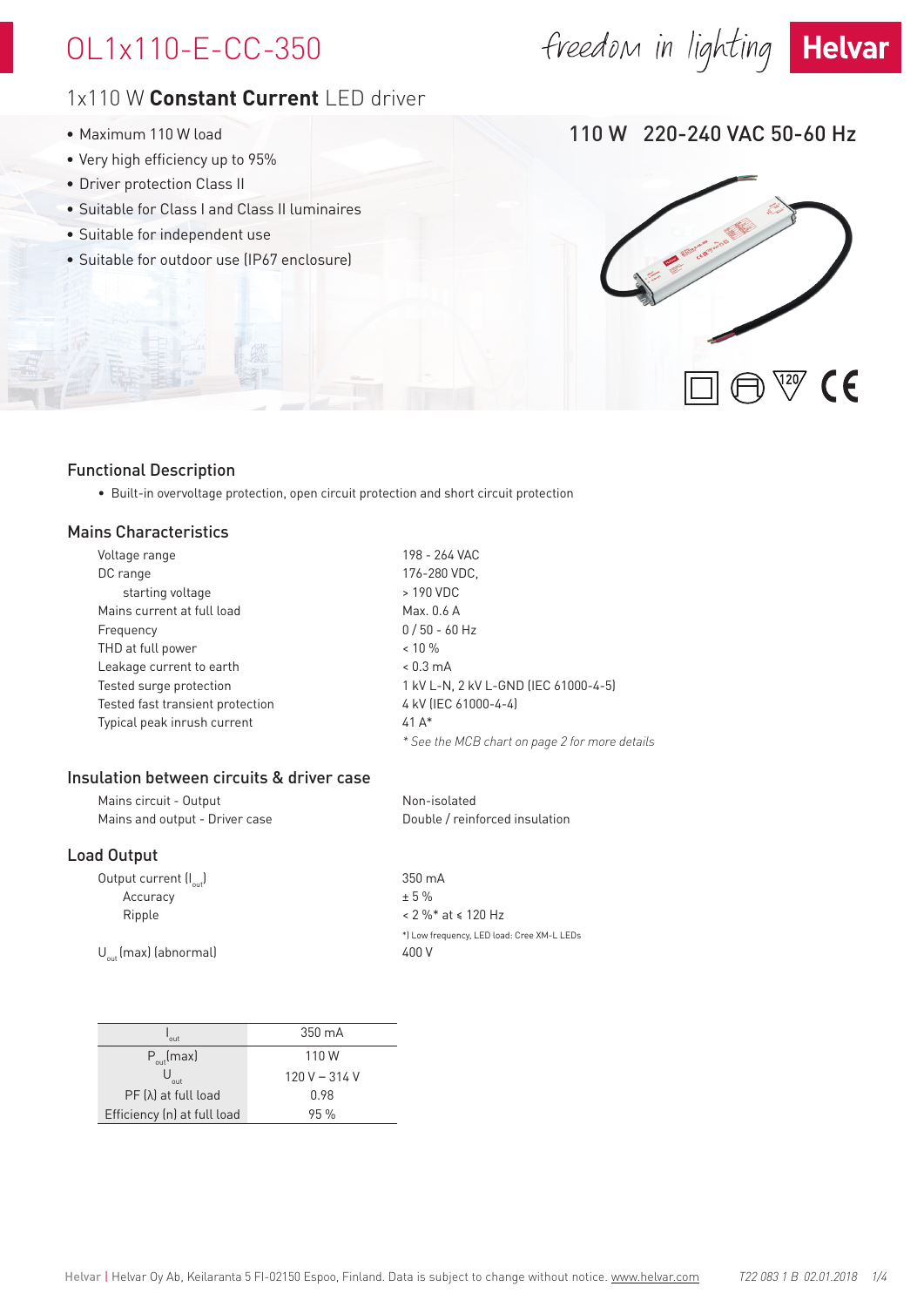# OL1x110-E-CC-350



### Operating window



### Driver performance



### Operating Conditions and Characteristics

| Max.temperature at tc point | $80^{\circ}$ C |
|-----------------------------|----------------|
| Ambient temperature range   | $-40+60$ °C    |
| Storage temperature range   | $-40+80 °C$    |
| Maximum relative humidity   | No condensa    |
| Life time                   | 50 000 h at t  |
|                             | $100%$ curvive |

### ensation at tc max (90 % survival rate)

### Quantity of drivers per miniature circuit breaker 16 A Type C

| Based on $I_{\hbox{\tiny{cont}}}$ |         | $\big\vert$ Based on inrush current I $_{\tiny{\sf peak}}\big\vert$ Typ. peak inrush current I $_{\tiny{\sf peak}}$ | $1/2$ value time. $\Delta t$ | Calculated energy, $I_{\text{peak}}^2 \Delta t$ |
|-----------------------------------|---------|---------------------------------------------------------------------------------------------------------------------|------------------------------|-------------------------------------------------|
| 22 pcs.                           | 24 pcs. | 41 A                                                                                                                | $236$ us                     | $0.301 A^2s$                                    |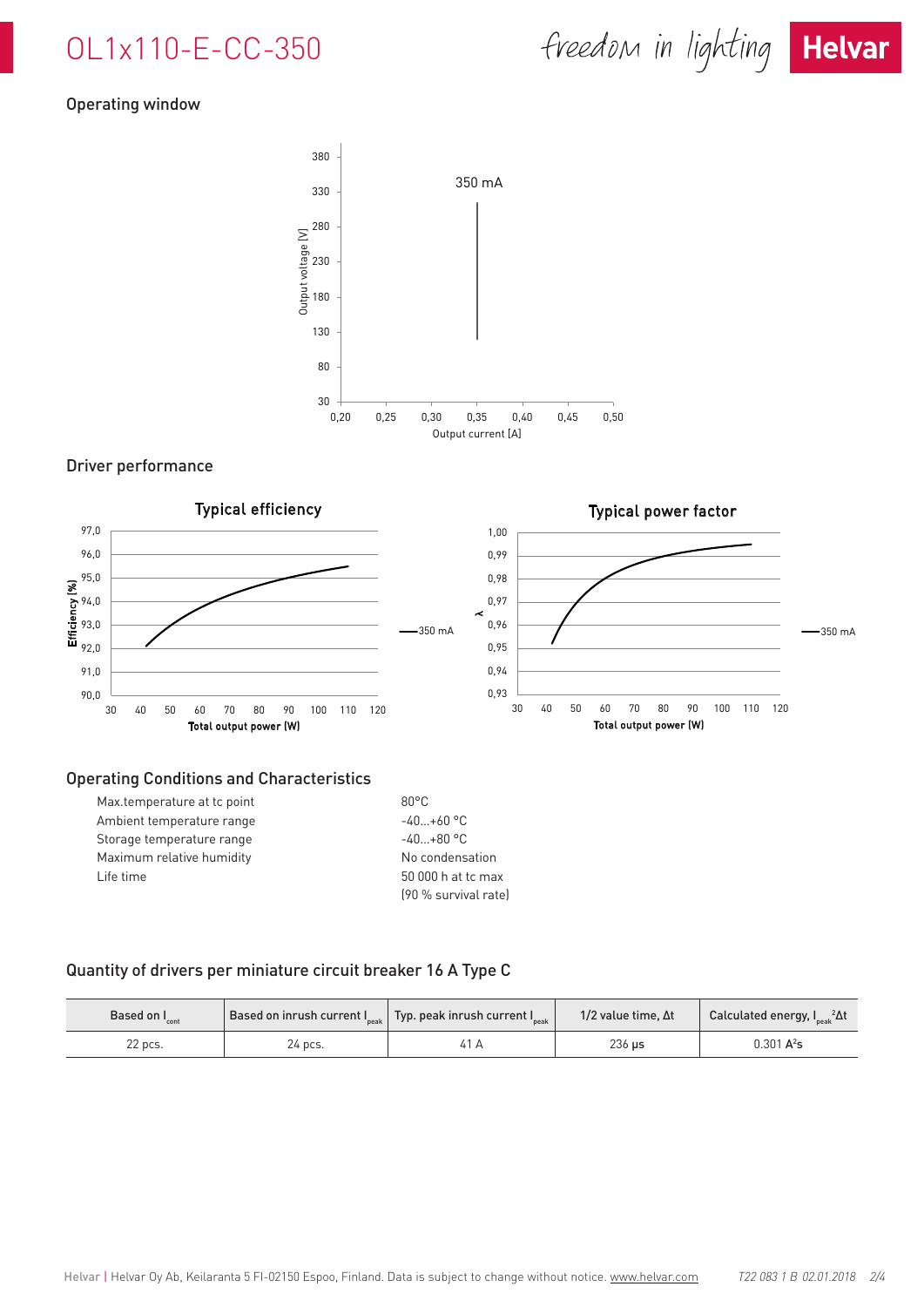# OL1x110-E-CC-350

freedom in lighting Helvar



### Connections and Mechanical Data

| <b>Connection wires</b>           | mains wires: | $1.00$ mm <sup>2</sup> , soldered strips |
|-----------------------------------|--------------|------------------------------------------|
|                                   | load wires:  | $1.00$ mm <sup>2</sup> , soldered strips |
| Wire insulation                   |              | According to EN 60598                    |
| Maximum driver to LED wire length |              | 5m                                       |
| Connection wire length            |              | 0.35 m                                   |
| Weight                            |              | 464 g                                    |
| IP rating                         |              | <b>IP67</b>                              |

| <b>Terminal ratings</b>   | <b>Supply</b>                                | <b>Output</b>                                |
|---------------------------|----------------------------------------------|----------------------------------------------|
| Nr of terminals           |                                              |                                              |
| Rated voltage             | 250 V                                        | 400 V                                        |
| Connecting capacity       | 1 A                                          | 1 A                                          |
| Preparation of conductors | Factory prepared (6.5 mm)                    | Factory prepared (6.5 mm)                    |
| Fixing                    | Connection inside IP67<br>rated junction box | Connection inside IP67<br>rated junction box |



*Note: Not suitable for load side switching operation*